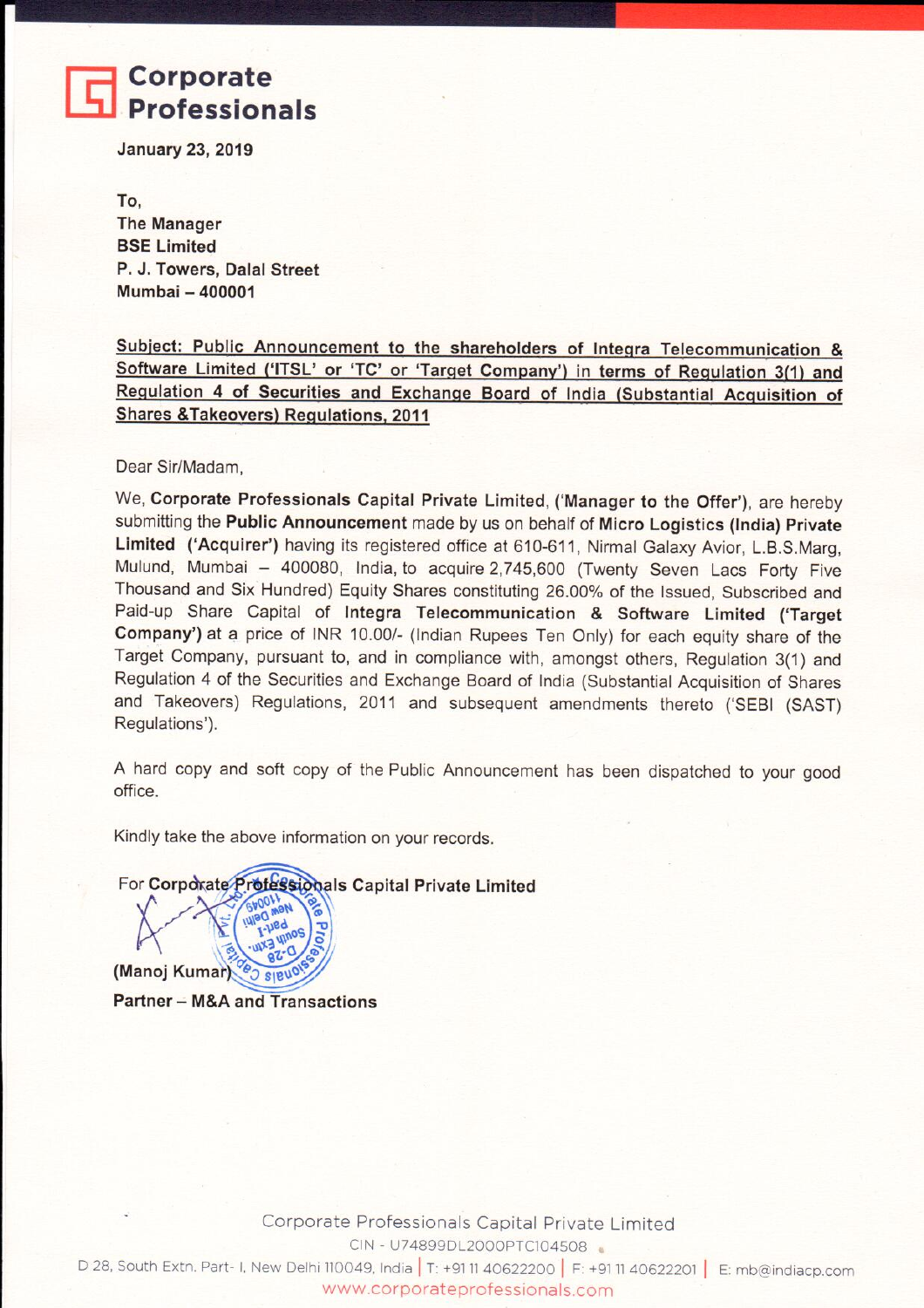**PUBLIC ANNOUNCEMENT UNDER REGULATION 3(1) AND REGULATION 4 READ WITH REGULATION 15(1) OF SECURITIES AND EXCHANGE BOARD OF INDIA (SUBSTANTIAL ACQUISITION OF SHARES AND TAKEOVERS) REGULATIONS, 2011 AND SUBSEQUENT AMENDMENT THERETO FOR THE ATTENTION OF PUBLIC SHAREHOLDERS OF**

# **INTEGRA TELECOMMUNICATION & SOFTWARE LIMITED**

OPEN OFFER ('OFFER' / 'OPEN OFFER') FOR ACQUISITION OF 2,745,600 (TWENTY SEVEN LACS FORTY FIVE THOUSAND AND SIX HUNDRED) EQUITY SHARES OF FACE VALUE OF INR 10 EACH ('EQUITY SHARE') REPRESENTING 26.00% OF THE ISSUED, SUBSCRIBED AND PAID-UP SHARE CAPITAL OF **INTEGRA TELECOMMUNICATION & SOFTWARE LIMITED**  (HEREINAFTER REFERRED AS **'ITSL'** / **'TARGET COMPANY'**) FROM ALL PUBLIC SHAREHOLDERS OF THE TARGET COMPANY BY **MICRO LOGISTICS (INDIA) PRIVATE LIMITED** HAVING ITS REGISTERED OFFICE AT 610-611, NIRMAL GALAXY AVIOR, L.B.S. MARG, MULUND, MUMBAI – 400080, INDIA (HEREINAFTER REFERRED TO AS **'ACQUIRER'**).

**This Public Announcement ('PA' / 'Public Announcement') is being issued by Corporate Professionals Capital Private Limited ('Manager to the Offer') for and on behalf of Acquirer to the Equity Shareholders of the Target Company ('Shareholders') pursuant to, and in compliance with, Regulation 3(1) and Regulation 4 of the Securities and Exchange Board of India (Substantial Acquisition of Shares and Takeovers) Regulations, 2011 and subsequent amendments thereto ('SEBI (SAST) Regulations').**

#### **1. OFFER DETAILS**

- **Size:** 2,745,600 (Twenty Seven Lacs Forty Five Thousand and Six Hundred) Equity Shares representing 26.00% of the Issued, Subscribed and Paid-up Share Capital of the Target Company.
- **Price/ consideration:** INR 10.00/- (Indian Rupees Ten Only) for each Equity Share of the Target Company.
- **Mode of payment (cash/ security):** Cash
- **Type of offer (Triggered offer, voluntary offer/ competing offer etc.):** Triggered Offer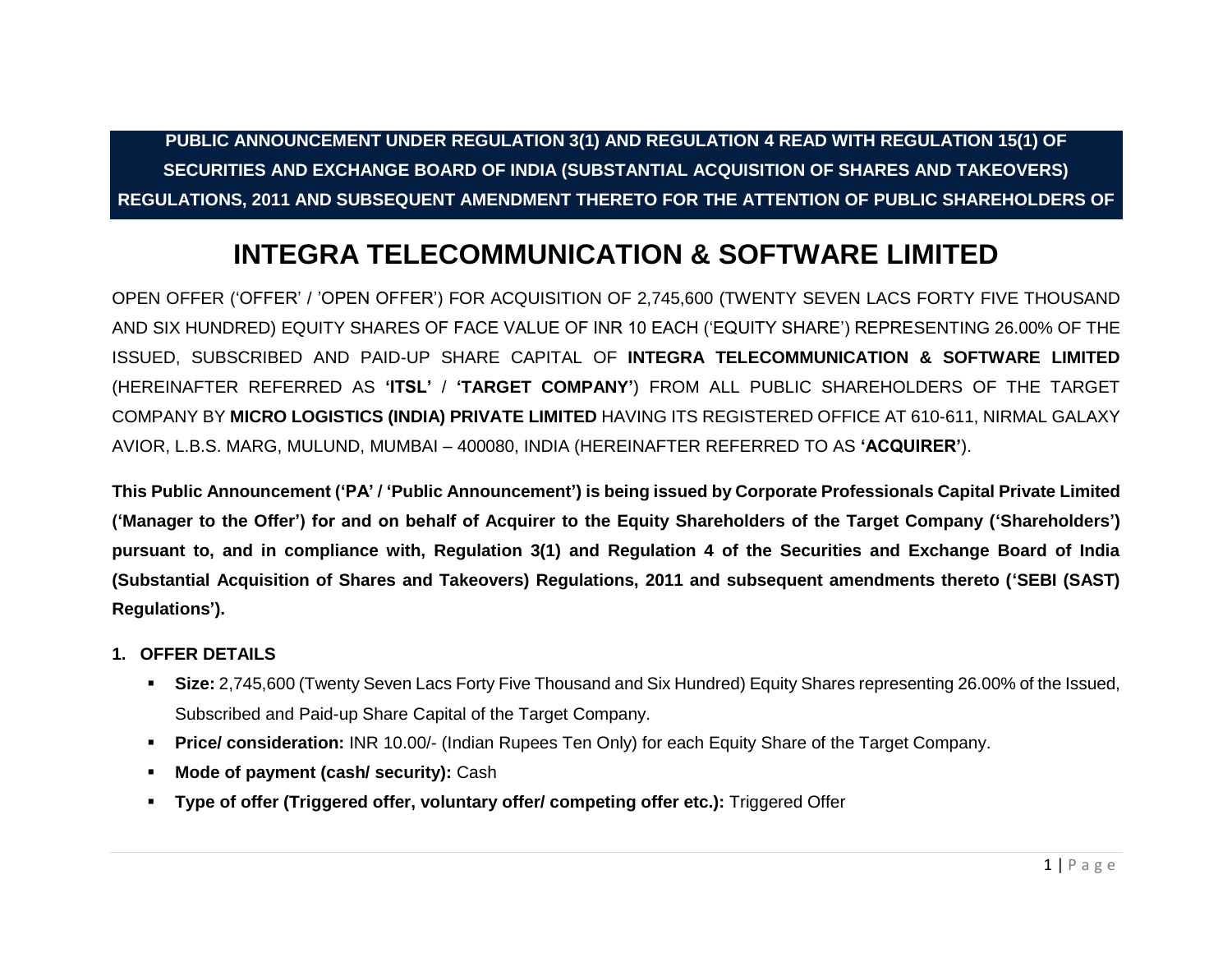| <b>DETAILS OF UNDERLYING TRANSACTION</b>                      |                                                                                                 |                                                                       |                                                                   |                                                                                                                 |                                                           |                                                                                |
|---------------------------------------------------------------|-------------------------------------------------------------------------------------------------|-----------------------------------------------------------------------|-------------------------------------------------------------------|-----------------------------------------------------------------------------------------------------------------|-----------------------------------------------------------|--------------------------------------------------------------------------------|
| <b>Type of</b><br><b>Transaction</b><br>(Direct/<br>Indirect) | Mode of<br><b>Transaction</b><br>(Agreement/<br>Allotment/<br><b>Market</b><br><b>Purchase)</b> | <b>Shares / Voting</b><br>rights acquired/ proposed to<br>be acquired |                                                                   | <b>Total</b><br><b>Consideration</b><br>for shares/ Voting<br><b>Rights (VR)</b><br>acquired<br>(INR In Crores) | Mode of<br><b>Payment</b><br>(Cash/<br><b>Securities)</b> | <b>Regulation which</b><br>has triggered                                       |
|                                                               |                                                                                                 | <b>Number</b>                                                         | $\sqrt{8}$ vis a vis<br>total<br><b>Equity/ Voting</b><br>capital |                                                                                                                 |                                                           |                                                                                |
| <b>Direct</b>                                                 | Share<br>Purchase<br>dated<br>Agreement<br>January 23, 2019                                     | 5,693,299                                                             | 53.91                                                             | <b>INR 5.69</b>                                                                                                 | Cash                                                      | Regulation 3(1) and<br>Regulation 4 of the<br>SEBI (SAST)<br>Regulations, 2011 |

## **2. TRANSACTION WHICH HAS TRIGGERED THE OPEN OFFER OBLIGATIONS (UNDERLY**I**NG TRANSACTION):**

#### **3. ACQUIRER:**

| <b>DETAILS</b>                           | <b>ACQUIRER</b>                                                           |
|------------------------------------------|---------------------------------------------------------------------------|
| <b>Name of Acquirer</b>                  | <b>MICRO LOGISTICS (INDIA) PRIVATE LIMITED</b>                            |
| <b>Registered Office</b>                 | 610-611, Nirmal Galaxy Avior, L.B.S. Marg, Mulund, Mumbai – 400080, India |
| Name(s) of persons in control/ promoters | Mr. Rajen Shah                                                            |
| of Acquirer                              | Mrs. Asmita Shah                                                          |
|                                          | Mr. Bharat Madan                                                          |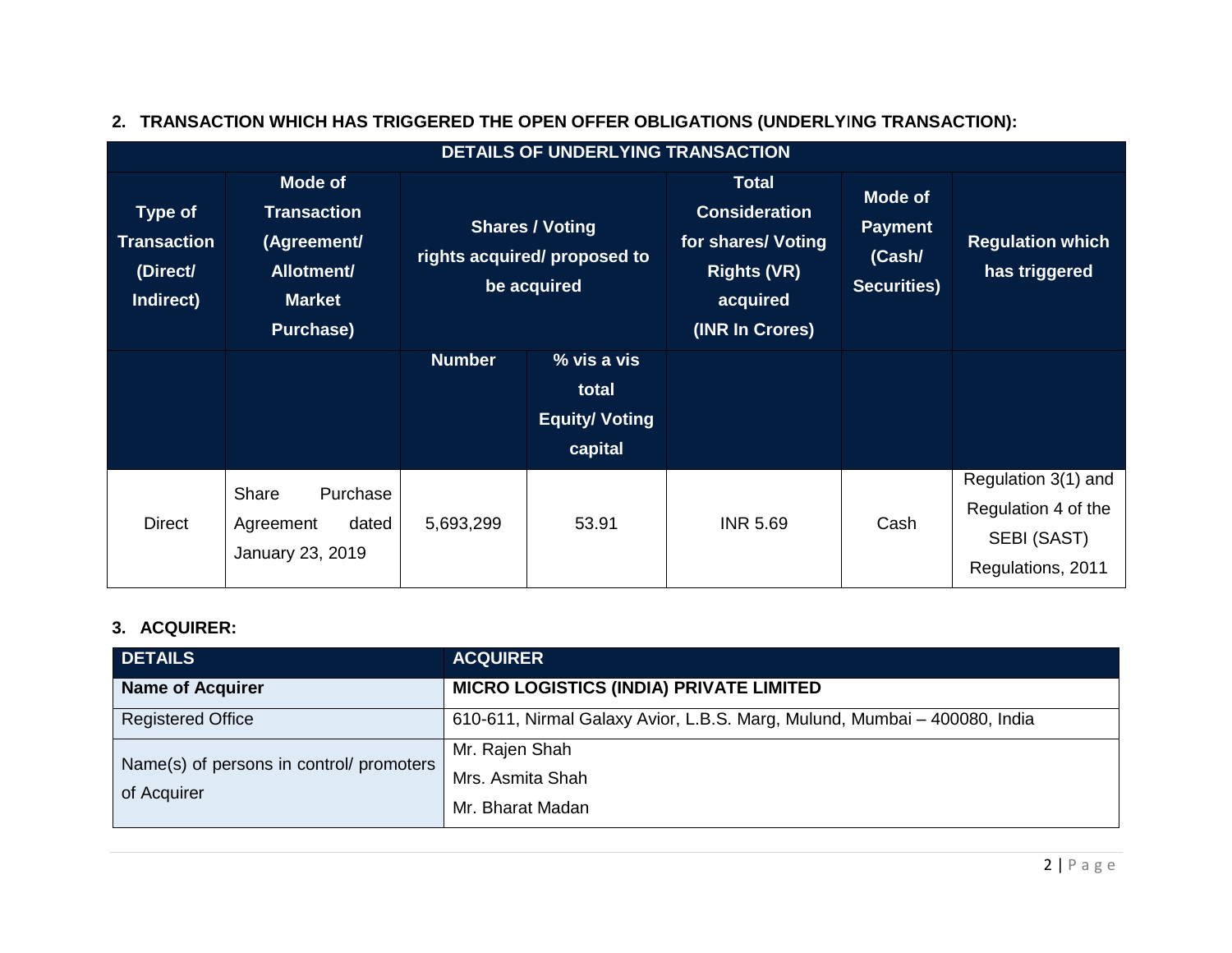|                                           | Mrs. Neha Madan                                                                      |
|-------------------------------------------|--------------------------------------------------------------------------------------|
|                                           | Mr. Jeet Shah                                                                        |
| Name of the Group, if any, to which the   | <b>SJA Group</b>                                                                     |
| Acquirer company belongs to               |                                                                                      |
| Pre Transaction shareholding (Number      | Nil                                                                                  |
| and % of total share capital) of Acquirer |                                                                                      |
| shareholding<br>the<br>Proposed<br>after  | The Acquirer would hold 5,693,299 (Fifty Six Lacs Ninety Three Thousand Two Hundred  |
| acquisition of shares which triggered the | and Ninety Nine) Equity Shares representing 53.91% of the Issued, Subscribed and     |
| Open Offer                                | Paid-up Share Capital of the Target Company i.e. INR 105,600,000 (Indian Rupees Ten  |
|                                           | Crores Fifty Six Lacs Only) comprising of 10,560,000 (One Crore Five Lacs and Sixty  |
|                                           | Thousand Only) Equity Shares of INR 10/- (Indian Rupees Ten) each.                   |
| Any other interest in the TC              | Other than the shareholding as disclosed above, the Acquirer does not have any other |
|                                           | interest in the Target Company.                                                      |

### **4. DETAILS OF SELLING SHAREHOLDERS:**

| <b>Name</b>          | Part of Promoter group (Yes/ No) | Details of shares/ voting rights held by the selling<br><b>shareholders</b> |       |                         |           |
|----------------------|----------------------------------|-----------------------------------------------------------------------------|-------|-------------------------|-----------|
|                      |                                  | <b>Pre Transaction</b>                                                      |       | <b>Post Transaction</b> |           |
|                      |                                  | <b>Number</b>                                                               | %     | <b>Number</b>           | %         |
| Mrs. Rashmee Agarwal | Yes                              | 4,320,541                                                                   | 40.91 | Nil                     | <b>NA</b> |
| Mr. C.L. Agarwal     | Yes                              | 1,656,672                                                                   | 15.69 | 900,000                 | 8.52      |
| Mr. Nikhil Agarwal   | <b>Yes</b>                       | 311,086                                                                     | 2.95  | Nil                     | <b>NA</b> |
| Ms. Ratika Agarwal   | Yes                              | 305,000                                                                     | 2.89  | Nil                     | <b>NA</b> |
| <b>Total</b>         |                                  | 6,593,299                                                                   | 62.44 | 900,000                 | 8.52      |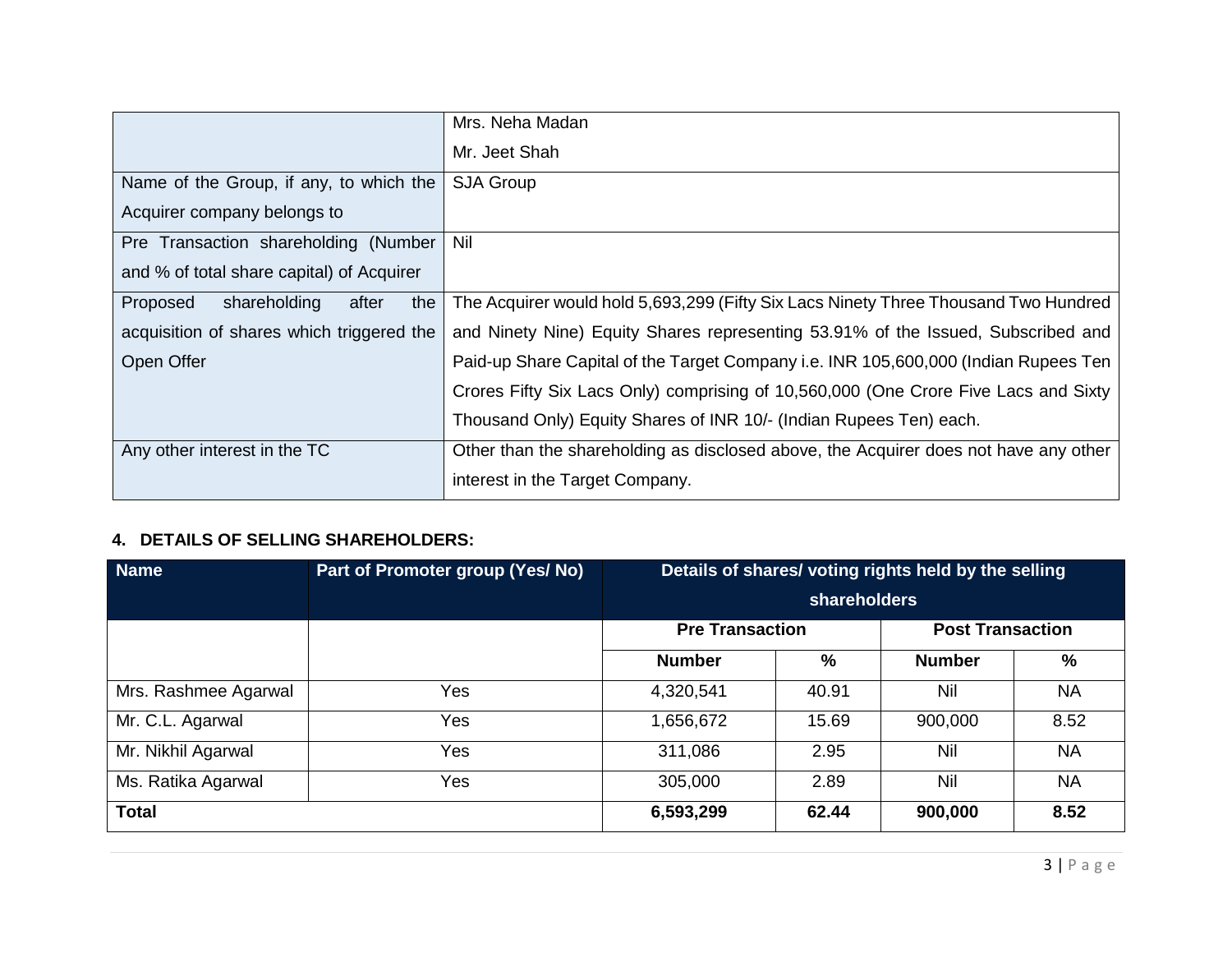#### **5. TARGET COMPANY:**

| <b>Name</b>                  | INTEGRA TELECOMMUNICATION & SOFTWARE LIMITED |
|------------------------------|----------------------------------------------|
| <b>CIN</b>                   | L74899DL1985PLC020286                        |
| <b>Exchange where listed</b> | <b>BSE Limited</b>                           |

#### **6. OTHER DETAILS:**

- The Detailed Public Statement pursuant to this Public Announcement would include all such other information of the offer including the detailed information on the offer price, detailed information on the Acquirer, detailed information on the Target Company, detailed reasons for the offer, statutory approvals for the offer, delisting option, details of financial arrangement, other terms of the offer, conditions to the offer etc. shall be published in all editions of any one English national daily newspaper with wide circulation, any one Hindi national daily newspaper, any one local language newspaper of the Stock Exchange where the shares of the Target Company is listed and any one local language newspaper where the registered office of the Target Company is situated. The Detailed Public Statement shall be published on or before Wednesday, January 30, 2019.
- Acquirer undertakes that it is aware of and shall comply with all obligations under the SEBI (SAST) Regulations.
- Acquirer has adequate resources and has made firm financial arrangements for financing the acquisition of the Equity Shares under the Offer, in terms of Regulation 25(1) of the SEBI (SAST) Regulations.